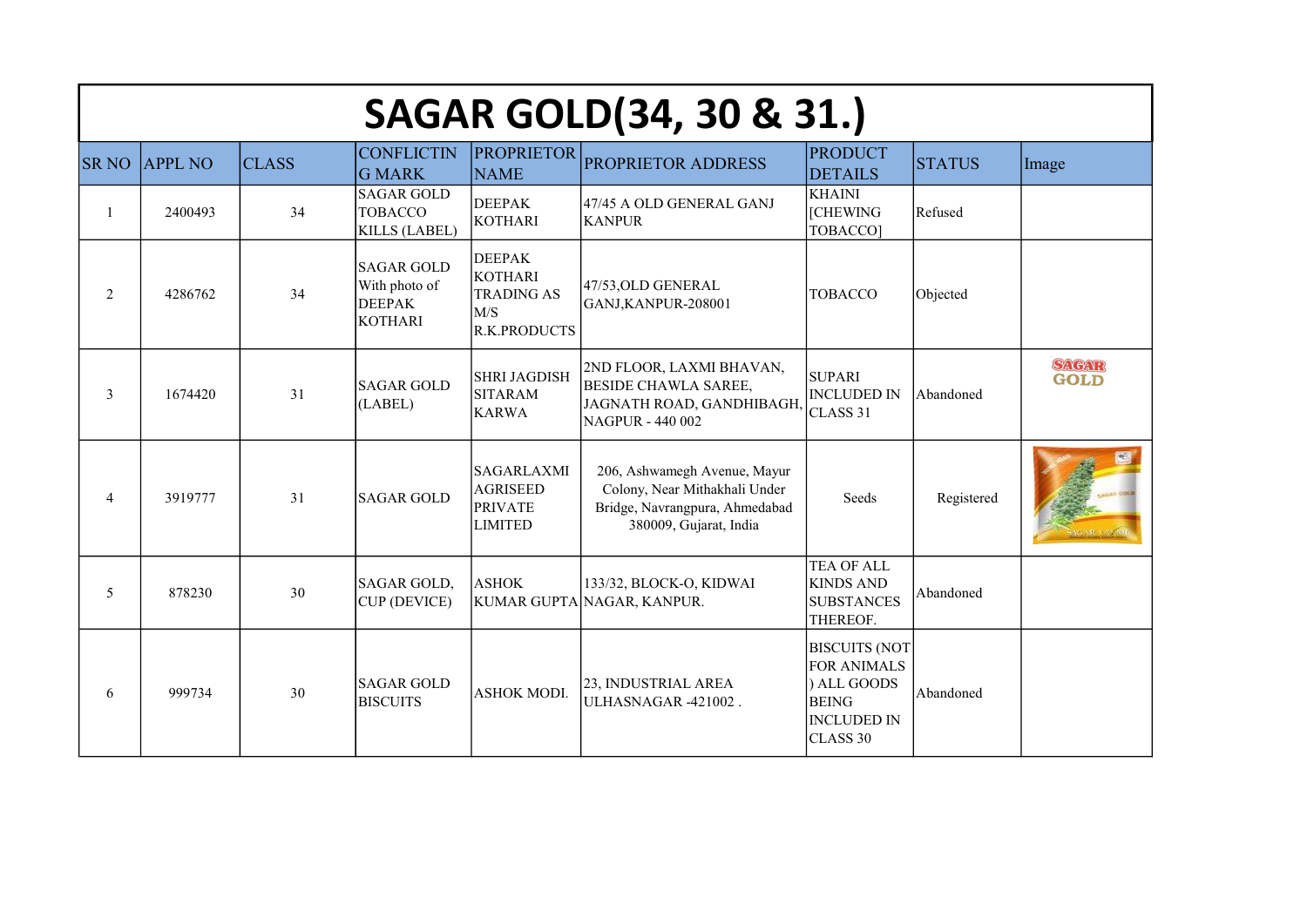| $\tau$         | 1508052 | 30 | <b>SAGAR GOLD</b> | <b>JITENDER</b><br><b>KUMAR</b><br>AHUJA. | C-6/10, LAWRENCE ROAD<br><b>INDUSTRIAL AREA, DELHI-35</b> | RICE, ATTA,<br>MAIDA,<br>BESAN, SOOJI,<br>RAWA, SPICES, Opposed<br>PULSES,<br>DALIA,<br>CHOKER.                                                                                                                              |           |  |
|----------------|---------|----|-------------------|-------------------------------------------|-----------------------------------------------------------|------------------------------------------------------------------------------------------------------------------------------------------------------------------------------------------------------------------------------|-----------|--|
| $8\phantom{.}$ | 1541312 | 30 | <b>SAGAR GOLD</b> | <b>SUSHIL</b><br><b>CHOPDA</b>            | STATION ROAD, NEAR<br>CHOKANNA BALAJI, NEEMACH<br>(M.P.)  | BESAN,<br><b>GARAM</b><br>MASALA, TEA,<br>DHANIYA,<br><b>HALDI</b><br>(TERMERIC)<br>SOUF,<br><b>SEGHANAMA</b><br>K, ATTA,<br>MAIDA,<br><b>MIRCHI</b><br><b>POWDER AND</b><br><b>SPICE</b><br><b>INCLUDED IN</b><br>CLASS 30. | Abandoned |  |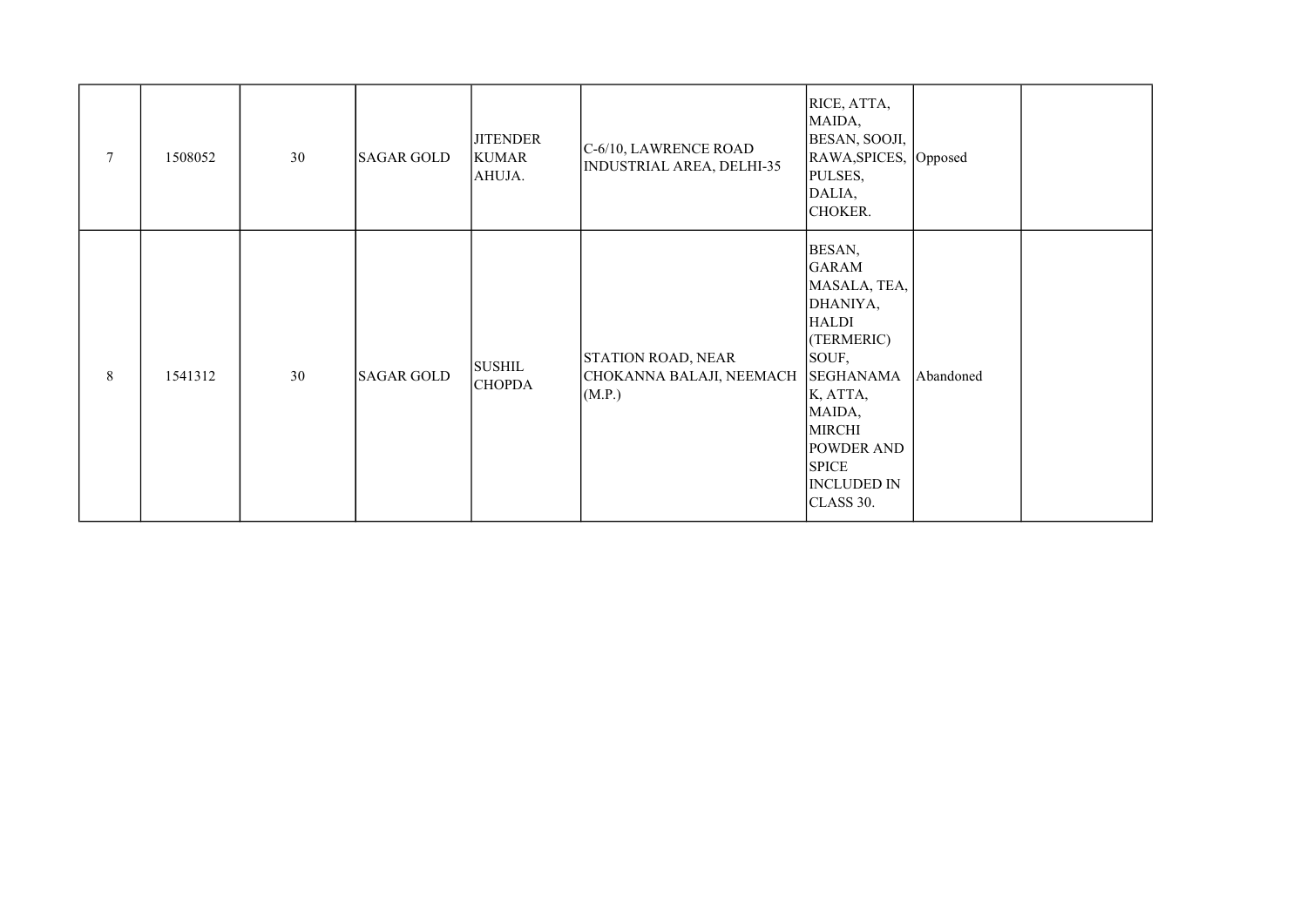| 9  | 2021420 | 30 | <b>SAGAR GOLD</b><br><b>LABEL</b>                                | <b>RAJENDRA</b>                          | ATAL SEVA RAM MARKET,<br>PRASAD GARG AGRASEN BAZAR KOTA (RAJ.)        | <b>CHILLI</b><br>POWDER,<br>SPICES,<br><b>DHANIYA</b><br>POWDER,<br><b>GARAM</b><br>MASALA,<br>DHANIYA,<br><b>HALDI</b><br>(TERMERIC)<br>SOUF,<br><b>SEGHANAMA</b><br>K, ATTA,<br>MAIDA,<br><b>MIRCHI</b><br><b>POWDER</b><br><b>INCLUDED IN</b><br>CLASS 30. | Refused   |  |
|----|---------|----|------------------------------------------------------------------|------------------------------------------|-----------------------------------------------------------------------|---------------------------------------------------------------------------------------------------------------------------------------------------------------------------------------------------------------------------------------------------------------|-----------|--|
| 10 | 2262791 | 30 | <b>SAGAR GOLD</b>                                                | <b>GWALIOR</b><br>MILD FOOD<br>PVT. LTD. | PLOT NO.29,GOVIND<br>NAGAR, KHATIPURA<br>ROAD, JHOTWARA, JAIPUR(RAJ). | <b>PROPRIETARY</b><br>FOOD,<br><b>BAKERY</b><br>PRODUCTS,<br>BISCUITS,<br>BREAD,<br>CAKES,<br>PASTRIES, ICE-<br>CREAM,<br><b>CONFECTIONE</b><br>RY (NON-<br><b>MEDICATED)</b><br><b>UNDER CLASS-</b><br>30.                                                   | Abandoned |  |
| 11 | 2348461 | 30 | <b>SAGAR GOLD</b>                                                | <b>SARAD</b>                             | <b>HUZOORPUR ROAD</b><br>KUMAR GUPTA KAISARGANJ BAHARAICH U.P         | <b>NAMKEENS</b><br><b>ONLY</b>                                                                                                                                                                                                                                | Abandoned |  |
| 12 | 2410259 | 30 | <b>SAGAR</b><br><b>GOLDEN</b><br><b>SPECIAL</b><br>CHANA (LABEL) | <b>SHRI SUNIL</b><br><b>KUMAR</b>        | OLD GRAN MARKET JAGRAON<br>PB                                         | <b>BENGAL</b><br><b>GRAM (KALA</b><br>CHANA).                                                                                                                                                                                                                 | Withdrawn |  |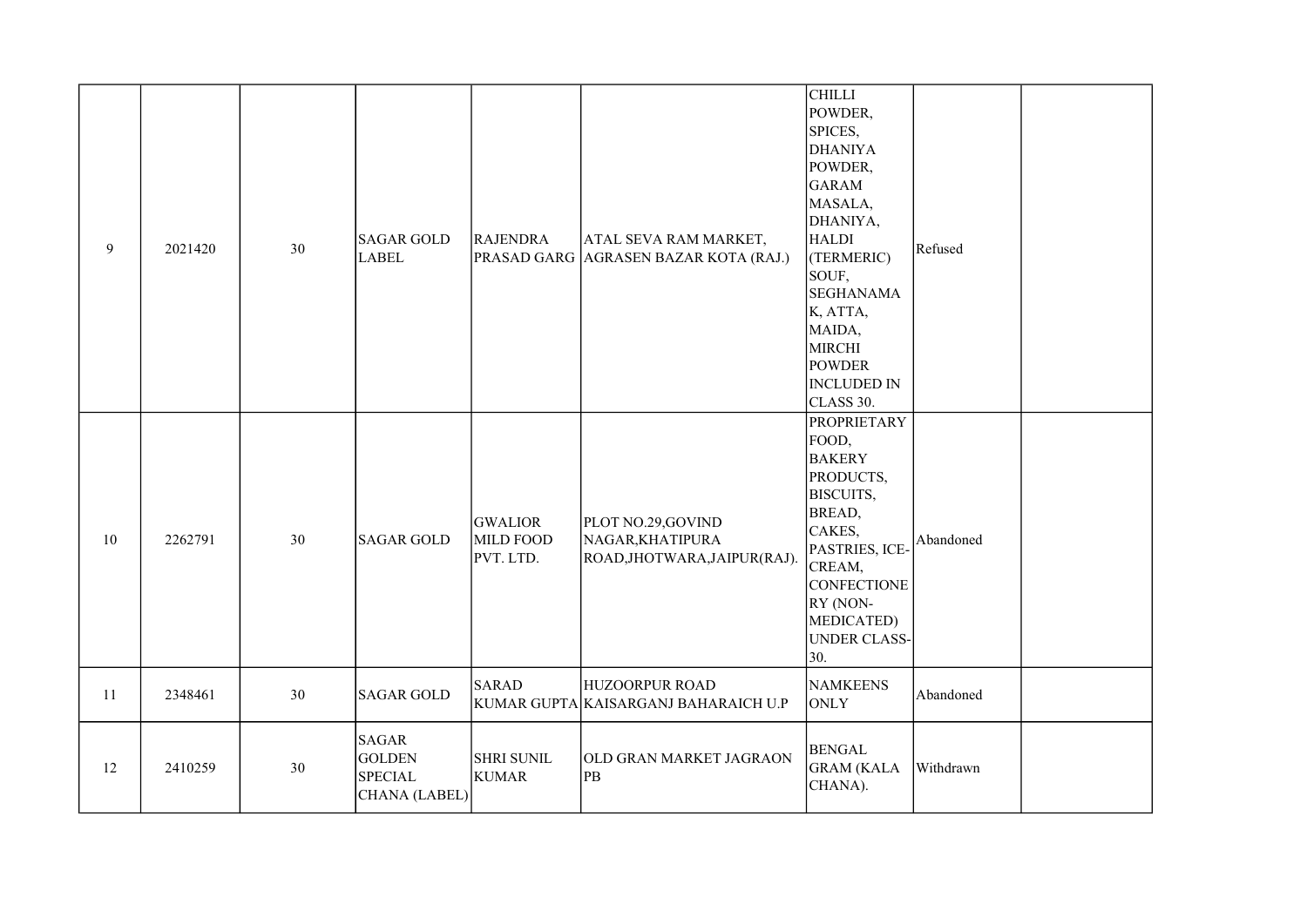| 13 | 3043523 | 30 | <b>SAGAR GOLD</b> | <b>RAKESH</b><br><b>GOVIND</b><br>SOMANI. | SHOP NO.10, 2ND FLOOR,<br>SHRIRAM MARKET, DANA<br>BAZAR, JALGAON-425001, DIST.<br>JALGAON, MAHARASHTRA,<br>INDIA. | TEA.                                                                                                                                                                                                                                                                                                              | Abandoned |  |
|----|---------|----|-------------------|-------------------------------------------|-------------------------------------------------------------------------------------------------------------------|-------------------------------------------------------------------------------------------------------------------------------------------------------------------------------------------------------------------------------------------------------------------------------------------------------------------|-----------|--|
| 14 | 3525915 | 30 | <b>SAGAR GOLD</b> | R.S.<br><b>INDUSTRIES</b>                 | PLOT NO. 50, SECTOR-C,<br><b>INDUSTRIAL AREA,</b><br>MANDIDEEP, DISTRICT RAISEN<br>(M.P.)                         | Coffee, tea,<br>cocoa, sugar,<br>rice, tapioca,<br>sago, artificial<br>coffee; flour and<br>preparations<br>made from<br>cereals, bread,<br>pastry and<br>confectionery,<br>ices; honey,<br>treacle; yeast,<br>baking powder;<br>salt, mustard;<br>vinegar, sauces<br>$\alpha$ (condiments);<br>spices; ice, poha | Refused   |  |